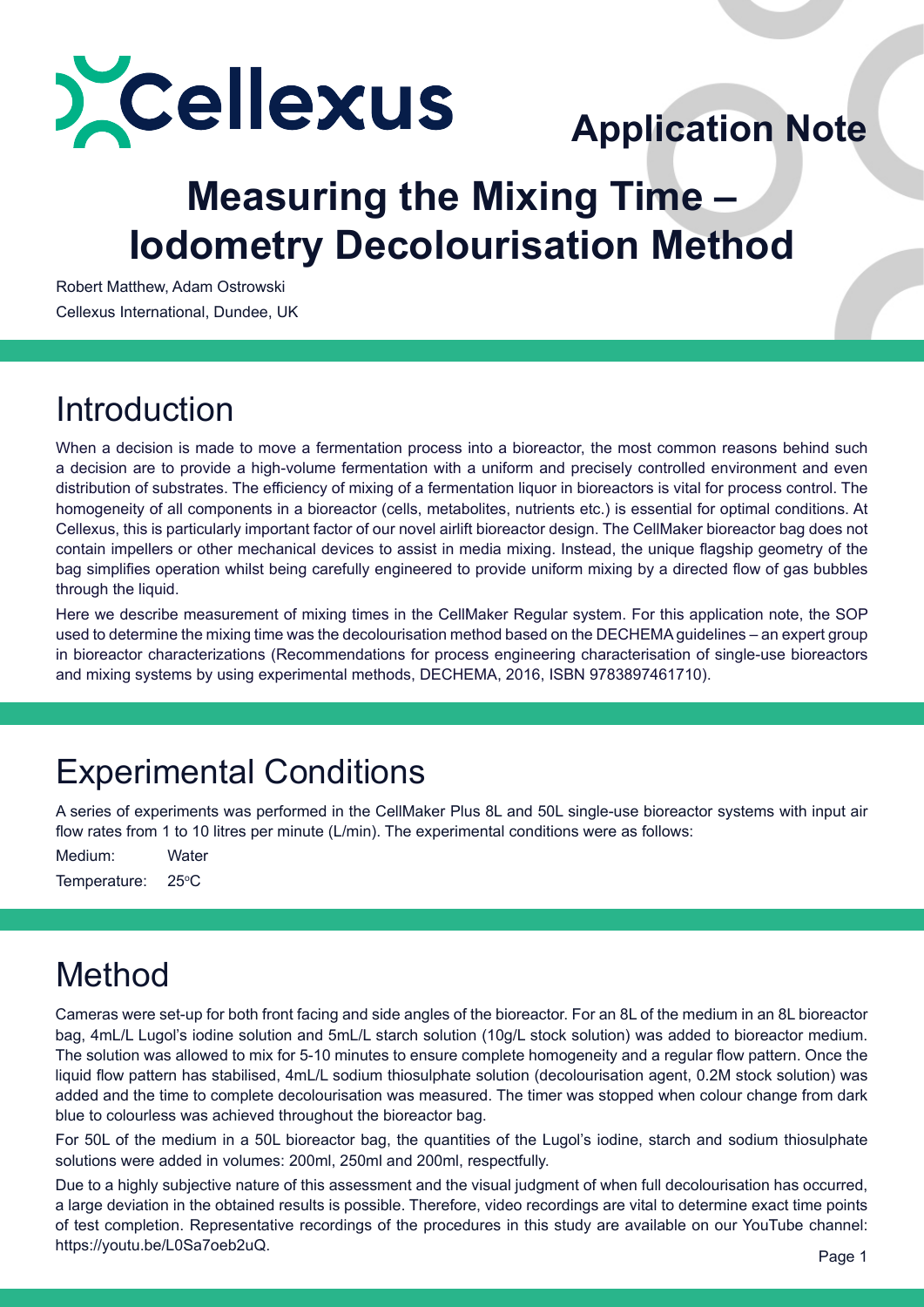## Results and discussion

#### 8L Enclosure (8L media volume)

A CellMaker system equipped with an 8L Enclosure is the most common choice among the CellMaker users. This model offers a highly adaptable fermentation scale from just 1.5L up to 8L and is ideal for pre-production and small production optimisation stages. Since the mixing efficiency will reduce, as the bioprocess volume increases, we decided to perform the mixing efficiency assessment at the maximum capacity and at a fixed volume of 8L of media. We investigated how efficiently the contents of the CellMaker bioreactor bag is mixed at 1L/min, 5L/min and the maximum air flow of 10L/min. Figure 1 shows the relationship between mixing efficiency and air flowrates. As expected, the time to complete mixing of the medium was the longest at the flowrate of 1L/min. Increasing the flowrate to 5L/min has more than halved the time required to mix the medium completely, and there was very little difference between mixing efficiency at 5 and 10L/min. We concluded, that at the maximum fill of the 8L bioreactor bag, 5 seconds is the shortest time necessary to completely mix the media. Importantly, the distribution of the colour within the bag, during the discolouring phase of the experiment, has not detected any dead space within the bioreactor. That indicates the efficiency of mixing provided by the unique geometry of the CellMaker bioreactor bag.



Figure 1. Time required for complete decolourisation of Lugol's iodine-starch solution in a CellMaker 8L system with air flowrates of 1, 5 and 10L/min.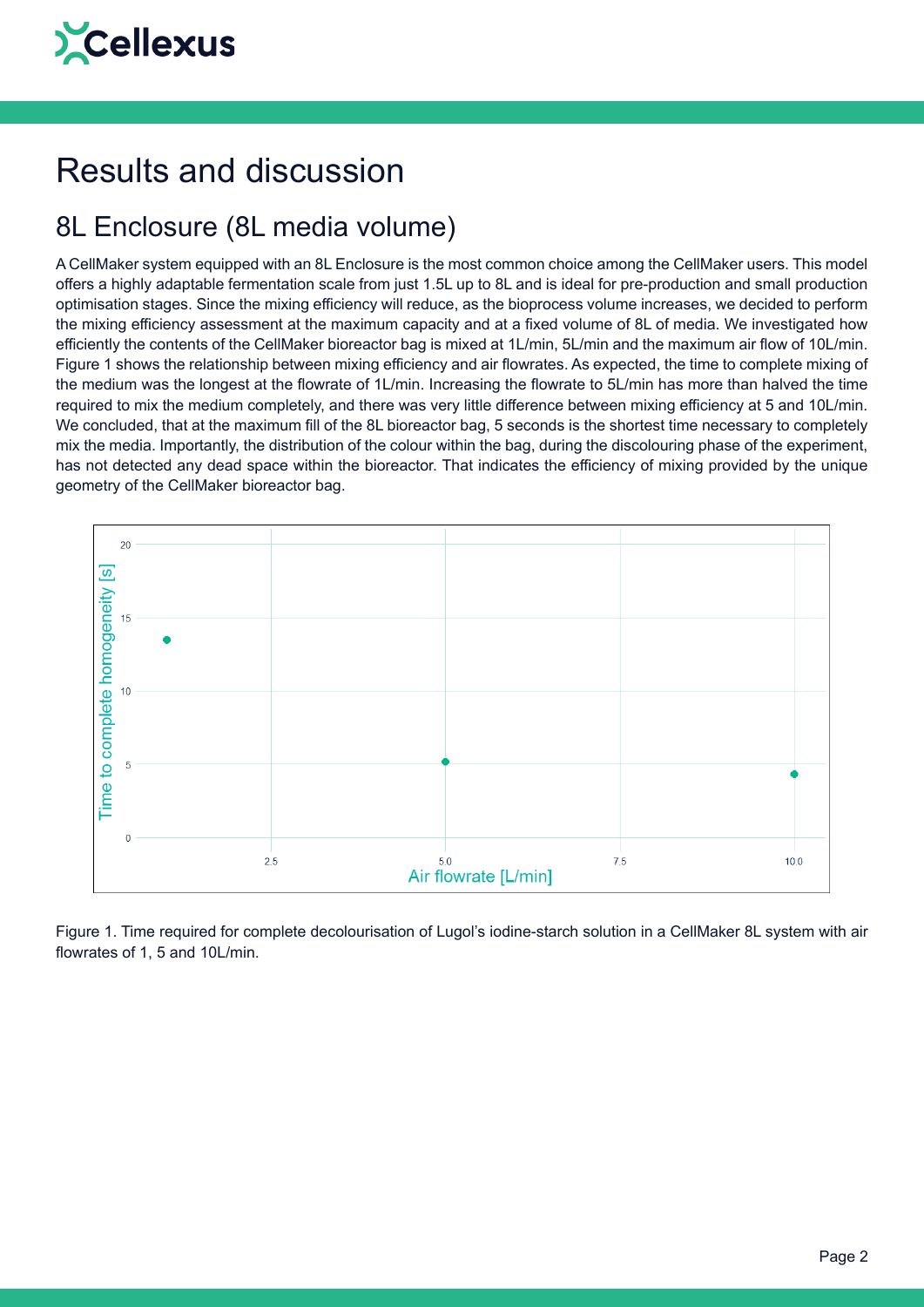

#### 50L Enclosure (50L media volume)

With the maximum capacity of 50L, the 50L Enclosure is ideal for a medium scale bioproduction processes. Such work will frequently involve injection of additives or feeds during the fermentation, or an advanced intervention, like perfusion, during a continuous batch fermentation. It is essential to ensure the contents of the bioreactor chamber is efficiently and thoroughly mixed throughout the process and no unmixed dead spaces occur. Moreover, at the increased volumes, the parameter of volume of gas passed through the media per volume of the media in each minute, usually referred to simply as VVM, is generally lower than in an 8L system. Thus, we expected the mixing times to be longer and we tested air flowrates of 1, 3, 5 and 10L/min. Figure 2 shows the relationship between mixing efficiency and air flowrates. The mixing times ranged from 32s at the flowrate of 1L/min to 11s at 10L/min. Once again, the pattern of decolourisation has confirmed no dead spaces forming in the bioreactor bag, even at such a high volume.

The mixing times in the 50L bag are longer than in the 8L bag, but this was expected. The VVM at 5L/min in an 8L system is 0.65. Comparably, to achieve the same VVM in a 50L system, the air flowrate would need to reach 31L/min. This would cause very high pressures in the bag, significant turbulence resulting in high shear forces and uncontrollable foaming of biological media. However, these results show, that mixing time in the CellMaker bioreactors is proportional to the VVM factor, as at 1L/min in the 8L bag (VVM of 0.125) and 5L/min in a 50L bag (VVM of 0.1) the mixing times are similar and continue at the same trajectory in both bag models.



Figure 2. Time required for complete decolourisation of Lugol's iodine-starch solution in a CellMaker 50L system with air flowrates of 1, 3, 5 and 10L/min.

## Concluding remarks

In this report we presented data obtained in both the CellMaker 8L and 50L bags. The patented geometrical shape of the CellMaker bioreactor bags combined with the airlift aeration system, make the CellMaker a unique type of a fermentation system. In the CellMaker system, the shear stress is minimised, but the efficiency of fermentation media mixing remains high. We have compared the mixing times at two vastly different volumes, using comparable air flowrates. This has given us an overview of the VVM parameter in relation to mixing efficiency as well as the mass transfer coefficient k<sub>L</sub>a (Figure 3). The mixing times and the high k<sub>L</sub>a results, published in a separate White Paper, available to view on our website: www.cellexus.com/blog/volumetric-mass-transfer-coefficient-in-the-cellmaker-bioreactor-bags, show inverted trends with the steepest slope up to the VVM of 0.25 and then gradually levelling off.